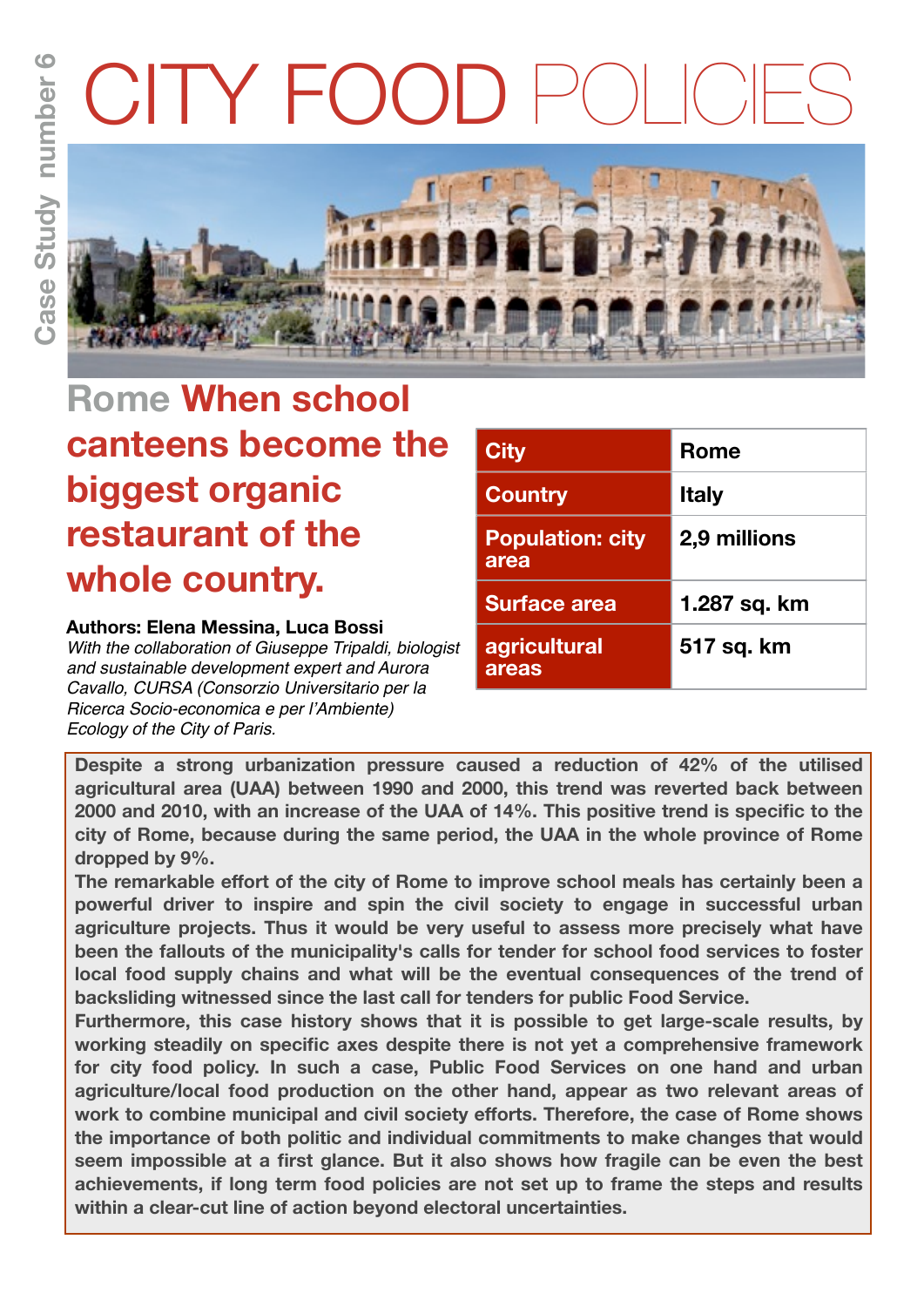# **A vivid Roman Agriculture ecosystem**

Rome is the capital city of Italy, with 2,9 million residents in 1.285,3 km2; it is also the country's largest and most populated city, ranking fourth in the European Union. Its urban area extends beyond the administrative city limits, with a total amount of population around 3,8 million. Vatican City is just to the north of the city centre of Rome, an independent State within Rome boundaries, representing an example of a State within a city.

The municipality of Rome has a certain degree of autonomy, as a result of its demographic and economic weight and of its specific institutional arrangement, as being the Italian capital. It covers an area comparable to the entire provinces of Milan and Naples, also including considerable areas of abandoned marshland and places even suitable for agriculture and urban development.

Rome is made up by densely populated suburbs in alternation with green areas and important archaeological sites, which are not usable for urban agriculture.

A tradition of strong links between urban population and local agriculture characterized Rome throughout the various historical ages, until the last decades, when the industrialized long food chain has become dominant.

Nowadays, the relations between Rome and its surrounding countryside can be better understood with reference to the spatial distribution of the urban suburbs and settlements.

Among the peculiarities of the area it is worth mentioning:

- the presence of large green areas inside the city, close to the city centre, making the city as very different from classic compact urban settlements, characterizing a copious number of other large European cities;
- a relevant peri-urban historical heritage and environmental richness, with reference to agricultural land, urban and archaeological parks and protected areas, surely linked to the interest of the building sector having and often showing strong economic power and political role (see [more\)](http://www.supurbfood.eu/city-regions/metropolitan-area-rome-italy/).

Regarding the population, according to the latest statistics conducted by ISTAT approximately 9,5% of the population consists of foreigners, half of it with European origins (Romanian, Polish, Ukrainian, and Albanian) and the other half mainly Filipinos, Bangladeshis, and Chinese.

Tourism is considered to be an effective policy for urban development and for re-launching areas after industrial and post-industrial decline. Rome is indeed one of the most famous destinations worldwide, because of the high concentration of history and cultures combined with expositions, conferences and business (20). Tourism can actively contribute to the improvement of economic and social conditions of the citizenship, but it may also provoke an increase of the environmental stresses, with specific reference to the city food system, including waste management. Thus, public policies are supposed to be able to balance these two opposite trends.

# **Across the spectrum of Roman sustainable food projects**

Despite a strong urbanization pressure caused a reduction of 42% of the utilised agricultural area (UAA) between 1990 and 2000, this trend was reverted back between 2000 and 2010, with an increase of the UAA of 14%. This positive trend is specific to the city of Rome, because during the same period, the UAA in the whole province of Rome dropped by 9% (21).

#### **To go further:**

- INEA, Italian Agriculture 2008 – A bridge version of the "Annuario dell'agricoltura Italiana, Vol. LXII, Edizioni Scientifiche Italiane, 2008.

- Roma Capitale – U.O. Promozione Agricoltura:Censimento degli orti spontanei nel territorio del Comune di Roma dentro il G.R.A., 2006.

- Supurb Food. Sustainable urban and periurban food provision, Rome City Region Report, [http://www.supurbfood.eu/city-regions/](http://www.supurbfood.eu/city-regions/metropolitan-area-rome-italy/) [metropolitan-area-rome-italy/.](http://www.supurbfood.eu/city-regions/metropolitan-area-rome-italy/)

- Sustainable Food procurement for school in Rome,

[http://ec.europa.eu/environment/gpp/pdf/](http://ec.europa.eu/environment/gpp/pdf/news_alert/Issue14_Case_Study34_Rome_food.pdf) [news\\_alert/](http://ec.europa.eu/environment/gpp/pdf/news_alert/Issue14_Case_Study34_Rome_food.pdf) [Issue14\\_Case\\_Study34\\_Rome\\_food.pdf.](http://ec.europa.eu/environment/gpp/pdf/news_alert/Issue14_Case_Study34_Rome_food.pdf)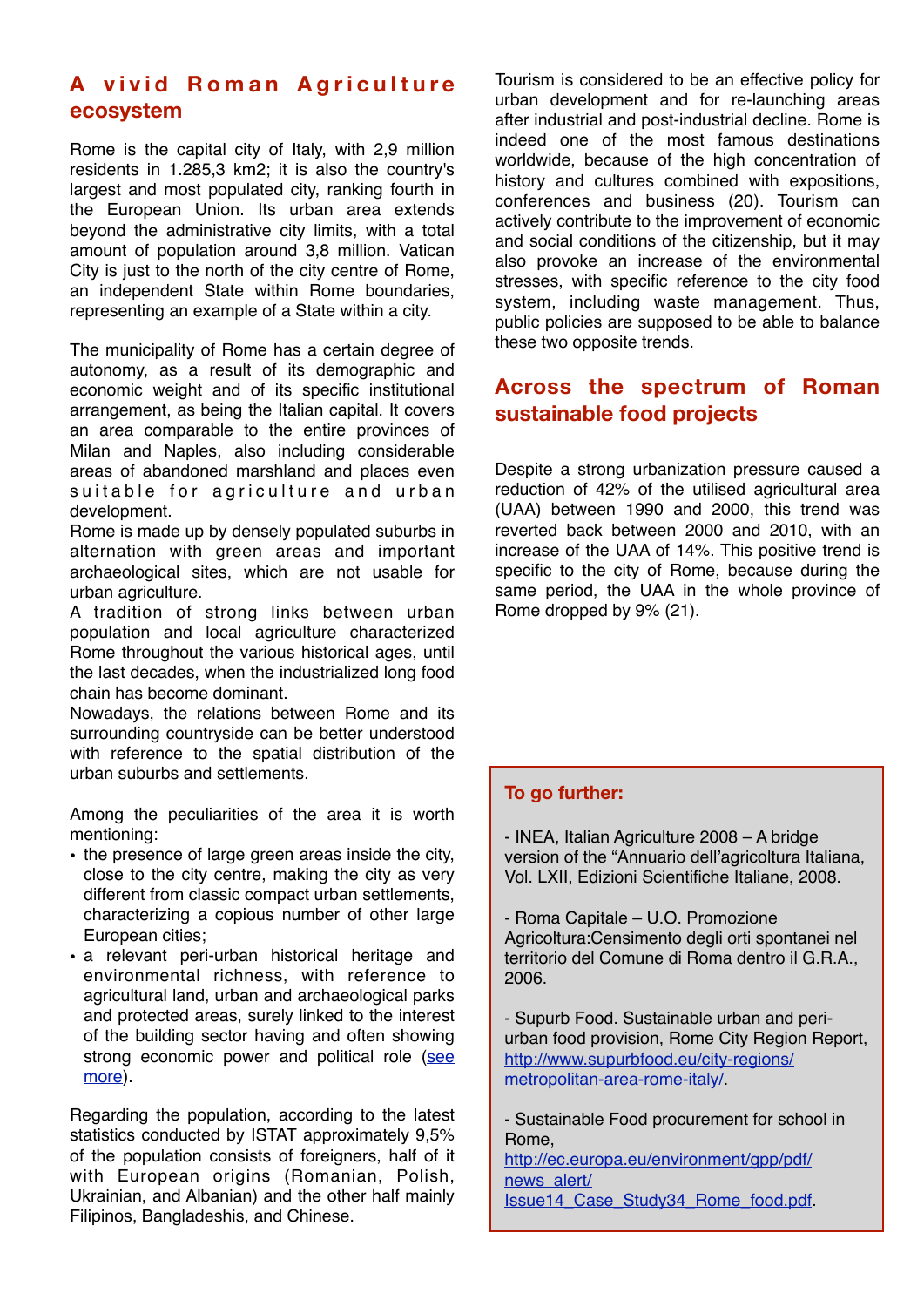Researchers from the Italian Institute of Agriculture Economics (INEA) have developed a methodology for mapping all the cultivated fields in the city by photo interpretation and by exploiting the features of the most used web-mapping services, a kind of spatial database concerning urban agriculture in the city of Rome1. The current version of the database covers a total surface of about 35.000 hectares with a total farmed area of about 400 hectares. The geo-referenced database was realized by interpreting the high resolution images of Google Earth for the year 2007 and 2013, with the aim to allow further analysis on the temporal evolution of the initiative.

Rome is characterized by different forms of urban and peri-urban agriculture, as well as various forms of social agriculture, involving persons with disabilities, refugees, etc. Moreover, the urban area of Rome is characterized by forms of urban agriculture such as small scale semi-subsistence farming usually performed by single households and neighbourhood-based initiatives of collective gardening, mainly aiming at social or recreational purposes.

These initiatives may be grouped in three main typologies, which are represented by:

- small scale semi-subsistence farming and pastoral activities, performed by farmers;
- single households both in small plots of land (along the riverbanks or in other marginal areas) or in large agricultural areas;
- professional farming, mainly in suburban areas, usually led by group of farmers often inspired by social and political movements, mainly aiming to enhance the quality of life and with cultural and recreational purposes (21).

With specific regard to the issues of multifunctional use of land, various interesting activities have been and are still taking place within the borders of the Municipality, and innovative practices are being tested in the effort to find new useful ways for managing farm-based activities closely to the urban centre (22). It is important to underline that professional farming is practiced in various suburban green areas, and many others have a potential for it, even if, as stated, such areas are used to receive a continuous strong pressure from the building sector for the further edification of new suburbs. In various cases farming activities themselves play a role of strongholds for the preservation of the green areas, often because of their environmental and historical values.

In Italy, and so in Rome, local food networks and activities are mostly represented by local farmersdriven initiative and the consumers involvement is often lacking.

The cooperative Agricoltura Nuova is one of the most relevant and well-established initiatives of professional farming in Rome because of the wide range of the activities that it covers and also because it represents a relevant experience for using agriculture and food as a tool for building new forms of social cohesion. On 100 plots, 25 were given to an environmental association to create a green area preserved by urbanization; a social cooperative received part of the land for their pet-therapy activities for disable people and weak communities.

The project Orti Solidali – solidarity garden project – started in 2009, aiming to create a more sustainable way of food consumption, as the slogan clearly evidenced: "We do not sell vegetables, we grow up your garden". The project's main attempt is to create a closer relation among consumers and producers, acting as a tool to take benefit of the current food climate, in order to encourage a more sustainable production with greater accountability to consumers and with fair returns for producers. Often, farm workers involved in the project are young refugees; this aspect clearly underlines a usage of the land as a tool for social inclusion. Each garden plot is allocated to a family or an individual, who is supposed to pay an annual subscription and receives a fixed amount of vegetables, every week. The yearly subscription is supposed to cover direct costs of the initiative (mainly seeds and tools) and the workers' yearly salary in order to represent a self-financed activity (23).

Moreover, other famous UA projects with social and economic innovative features are known as Casale Vecchio (Old Farmhouse), Campagna Amica (Friendly Countryside) and Città dell'Altra Economia (City for a Different Economy).

- Casale Vecchio is an organic and also biodynamic farm settled in the countryside in the north of the city. The principal activity is represented by the horticulture, which is able to produce more than 30 different varieties of fruit and vegetables grown through biodynamic method. Other activities also include grazing, bee keeping, fruit trees and olive trees, about 250 egg laying chickens and some horses.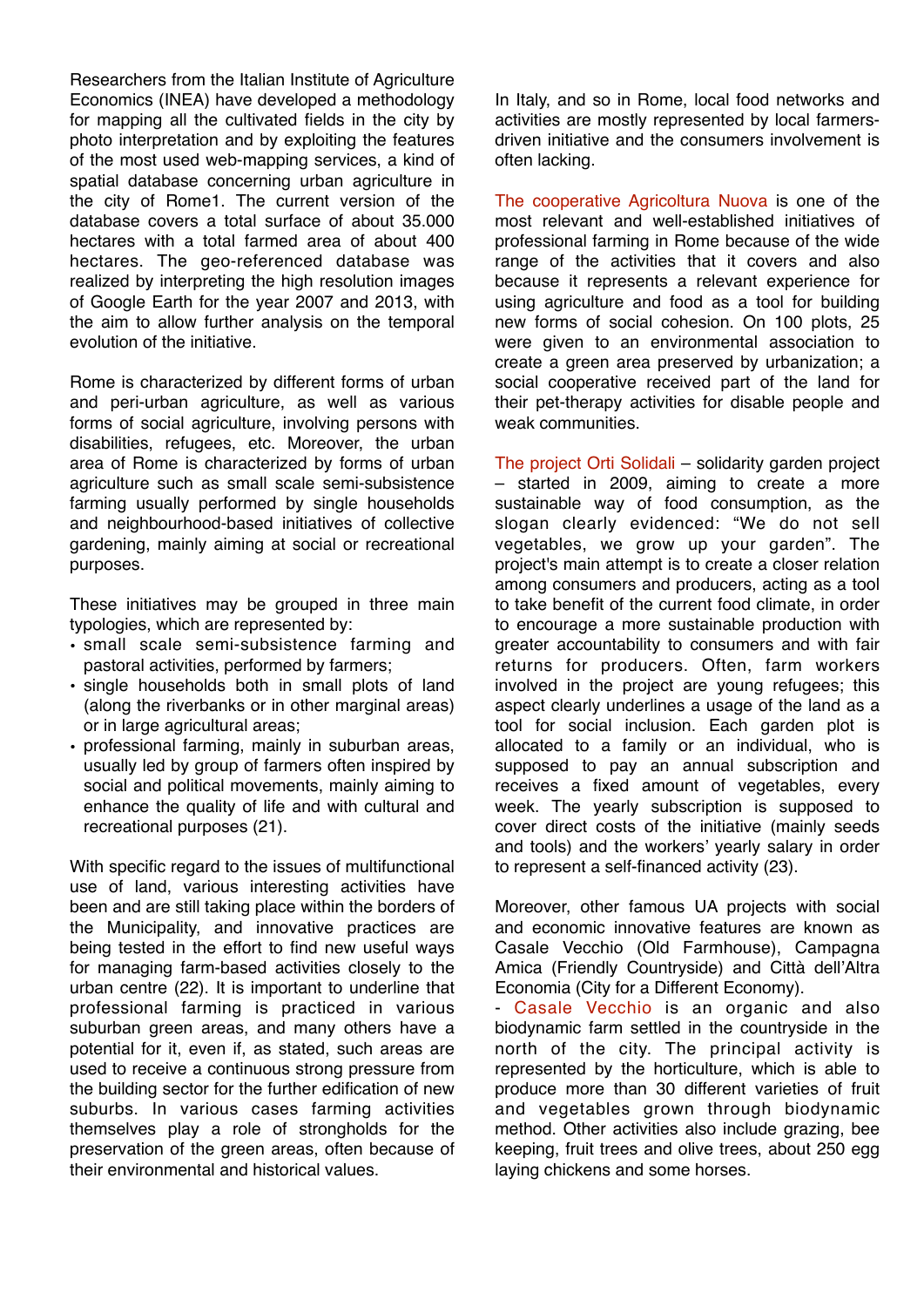The farm was founded in 2006 by a group of families which became also owners of some hectares and was supposed to decide how to use them, according to the regulation of the Regional Park where the site was located. Their social beliefs led to the establishment of a farm aiming to become an inclusive tool for both socially disadvantaged and disabled people.

- Campagna Amica (Friendly Countryside) is a Foundation promoted since 2008 by Coldiretti a main Italian farmers' organization, which usually promotes Italian agriculture through a range of initiatives focused on direct selling, rural tourism, land multifunctionality and ecological sustainability. It has created a network of Farmers' Markets all over Italy, currently more than 700, between private actors promoting initiatives dedicated to short chains and local food.

- Città dell'Altra Economia (City for a Different economy) is a place, promoted by the City of Rome, where the positive effects of different/ alternative kinds of economic initiatives are shown; in this place the most of these initiatives, mainly supported by Cooperatives Association, are linked to food chain and food policy.

Since 2009, the city of Rome saw the rising of urban gardens and allotments experiences, in which part of land are divided into smaller plots, farmed by group of pro-active citizens. Urban gardens may provide a range of services to the population basically leisure time, social and cultural activities, care of the territory, social cooperation and cohesion. The main beneficiaries are supposed to be the persons directly engaged in the activity, but there are also initiatives open to a wider usage such as special events.

These experiences shows the general care for the local public spaces that urban gardens provide and that the Municipality hardly affords, even if often politically sustains, mainly because of some budget inefficiencies that it has to face with.

### **The School Food Revolution**

Regarding the public food service, one of the most important projects deserving to be presented is known as the Quality Revolution, concerned with school canteen service.

Almost 92% of the schools prepare their own meals on site in 645 different schools (for three up to fourteen year olds) and 180 kindergartens for the children up to three years of age. When children enter high school at 14 years of age, they begin their school day quite early and are not supposed to have lunch at school, since they use to return back home for lunch as for the rest of their day.

Nowadays, school meals represent 40% of public catering in Rome; they offer approximately 140.000 meals each day plus a mid-morning snack for all children (reaching a total amount of 150 tons of food per day, which are 190 day per year); of the total meals served, 4.000 are based on special recipes for medical, ethical or religious reasons.

The "Quality Revolution" project tried to use only organic food in school canteens; according to gathered data, it seemed to be a really complex project to be set up. In the last decade the concept of quality has been widely used to describe the dynamics that have been shaping the system of food and agriculture. The relationship between food safety and quality is discussed in the context of research on consumer risk perception, as a central issues in today's food economics, though many research questions remain to be addressed, (24). In order to understand the nature and implications of the relationship between quality and policy in the public food service sector, in Rome, it is fundamental to start from the analysis that Roberta Sonnino and Kevin Morgan produced in 2008 (25) and concerning the School Food Revolution started 10 years before. The survey shows that procurement policies such as those implemented in Rome share the willingness to create an 'economy of quality' able to deliver the economic, environmental, and social benefits of sustainable development.

When the Law 488/99, providing an incentive to the use of organic food in school restoration, was issued, Rome was governed by a Centre-Left administration and the Mayor, at this time, Francesco Rutelli, was interested in promoting organic within catering service in schools (25). This Finance Law explicitly promoted the link between organic and local food in public sector catering. Indeed, Rome has employed an incremental approach to designing its food and catering tenders and its food service, to gradually make these more sustainable and innovative, since 2001.